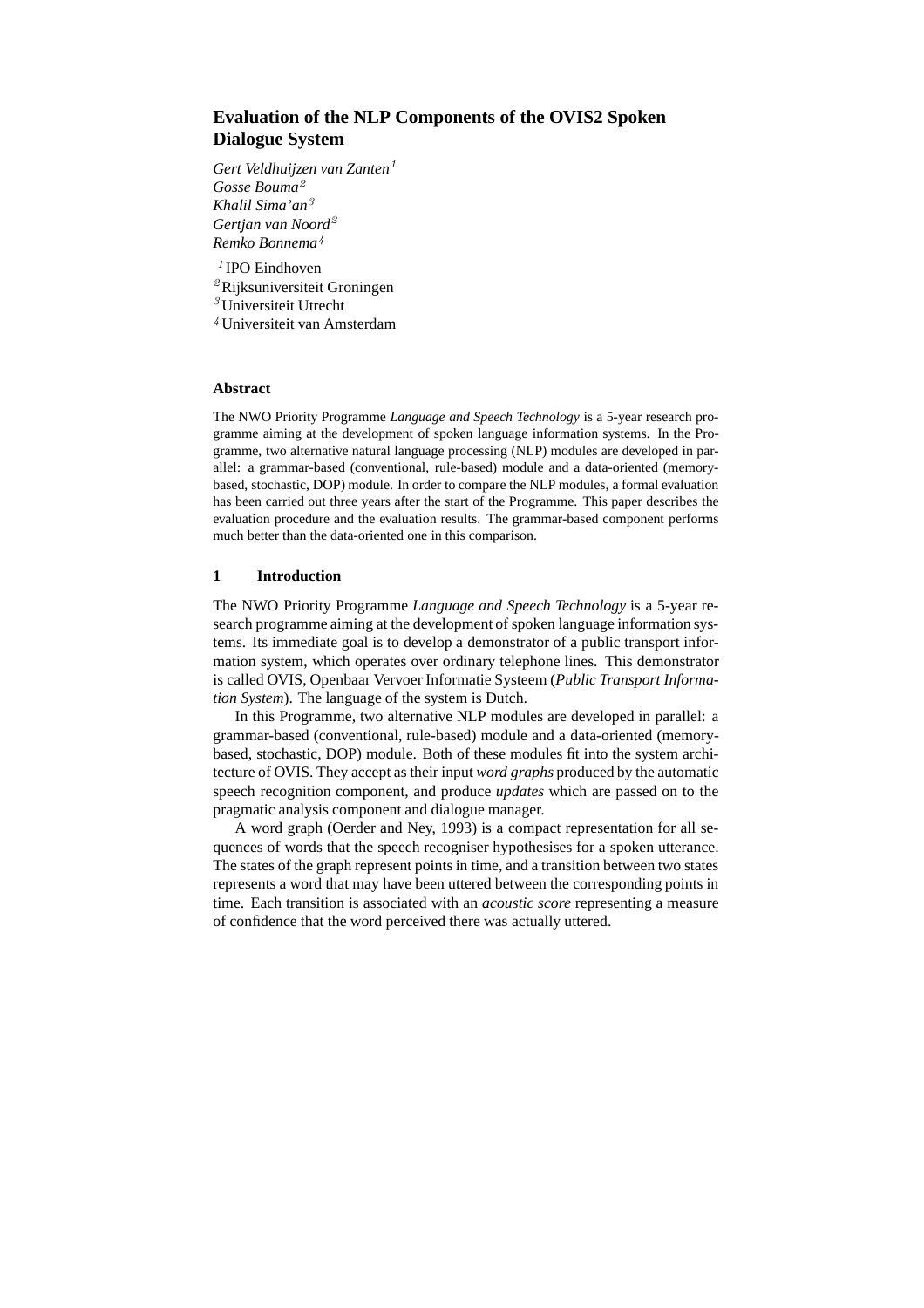The dialogue manager maintains an information state to keep track of the information provided by the user. An *update* expression is an instruction for updating the information state. The syntax and semantics of such updates are defined in Veldhuijzen van Zanten (1996). The sentence:

(1) Ik wil op 4 februari van Amsterdam naar Groningen I want on 4 February from Amsterdam to Groningen

I want to travel from Amsterdam to Groningen on February 4th

is translated into the update expression:

```
(2) (user.wants.
       (destination.(place.groningen);
       (origin.(place.amsterdam));
       (moment.at.(date.(month.february;day.4))))
```
which indicates that the destination and origin slots can be filled in, as well as the moment.at slot.

In order to compare the NLP modules, a formal evaluation has been carried out three years after the start of the Programme. In this paper, we first shortly describe the two competing NLP components in section 2. The evaluation measures string accuracy, semantic accuracy and computational resources. This is described in more detail in section 3. The evaluation results are presented in section 4. On the basis of these results some conclusions are drawn in section 5.

## **2 Two NLP Components**

For detailed descriptions of the NLP components, the reader is referred to van Noord et al. (1996a), van Noord et al. (1996b) and van Noord et al. (1999) for the grammar-based NLP module. The data-oriented approach is documented in Scha et al. (1996), Sima'an (1997) and Bod & Scha (1997).

#### **2.1 Data Oriented Parsing**

Research in the Data Oriented Parsing framework explores the hypothesis that humans analyse new input by drawing analogies with concrete past language experiences, rather than by applying abstract rules (Scha 1990).

In developing computational models embodying this idea, we have so far focused on one particularly straightforward instantiation of it: our algorithms analyse new input by considering the various ways in which this input might be generated by a stochastic process which combines fragments of trees from an annotated corpus of previously encountered utterances. Formally, these models may be viewed as implementing extremely redundant Stochastic Tree Substitution Grammars (STSG's); the grammar rules are the subtrees extracted from the annotated corpus (Bod 1992).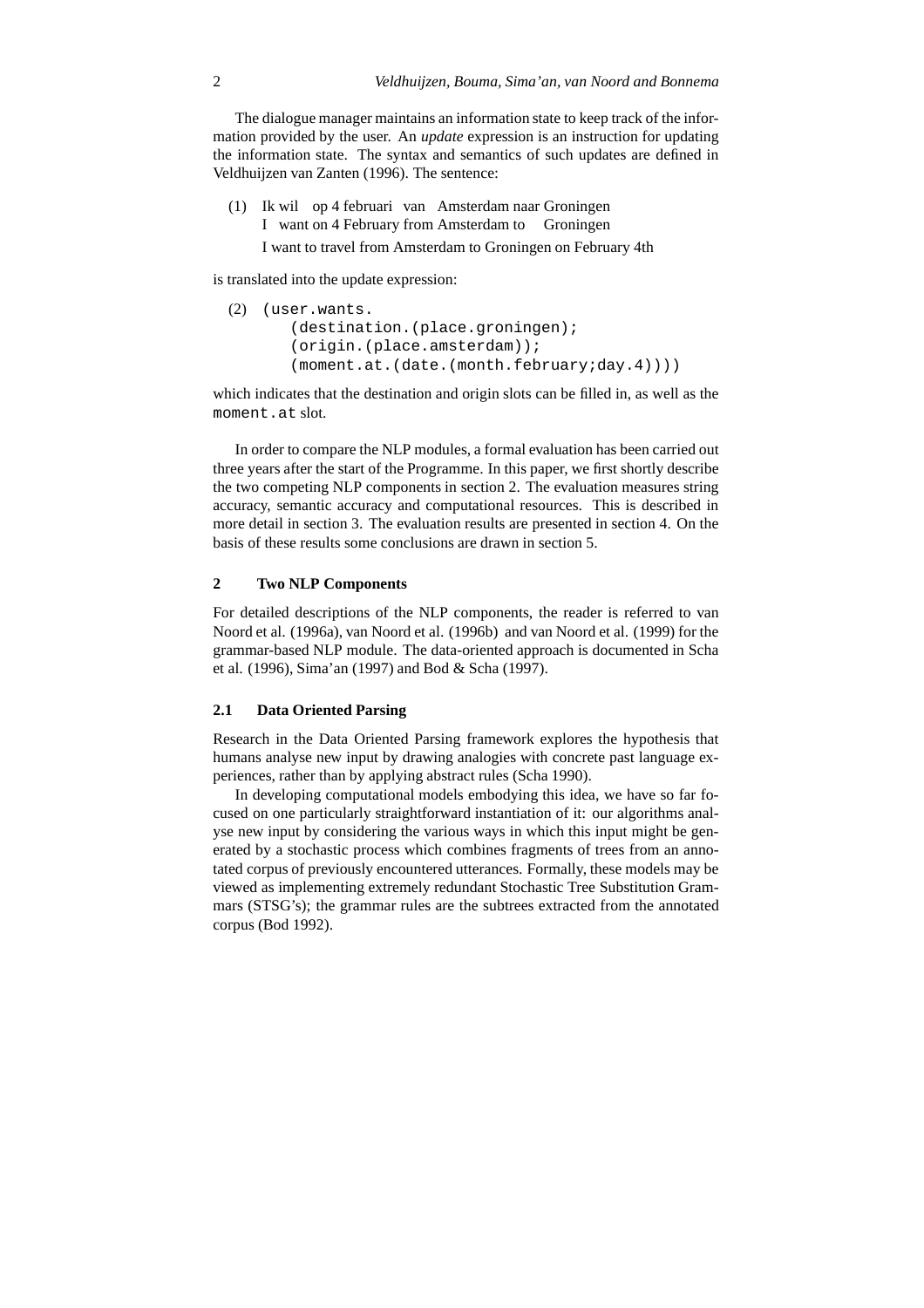An important parameter of models of this sort is the way in which the subtreesubstitution probabilities in the stochastic process are computed on the basis of the subtree frequencies in the annotated corpus. All current models follow (Bod 1992) in defining the probability of substituting a subtree  $t$  on a specific node as the probability of selecting  $t$  among all subtrees in the corpus that could be substituted on that node, i.e., as the number of occurrences of t divided by the total number of occurrences of subtrees  $t'$  with the same root node label as  $t$ :

(3) 
$$
P(t) = \frac{|t|}{\sum_{t':root(t') = root(t)} |t'|}
$$

Given these subtree substitution probabilities, the probability of a derivation  $t_1 \circ \cdots \circ t_n$  can be computed as the product of the probabilities of the substitutions that it consists of

$$
(4) \quad P(t_1 \circ \cdots \circ t_n) = \prod_i P(t_i)
$$

The probability of a parse tree is equal to the probability that any of its distinct derivations is generated, which is the sum of the probabilities of all derivations of that parse tree. Let  $t_{id}$  be the *i*-th subtree in the derivation  $d$  that yields tree  $T$ , then the probability of  $T$  is given by:

$$
(5) \quad P(T) = \sum_{d} \prod_{i} P(t_{id})
$$

An efficient polynomial algorithm for computing the Most Probable Derivation is given in Sima'an (1996a). From a theoretical point of view we might expect the computation of the Most Probable Parse to yield better disambiguation accuracies than the Most Probable Derivation, and this expectation was confirmed by certain experiments. However, Sima'an (1996b) has shown that the problem of computing the Most Probable Parse is not solvable by deterministic polynomial time algorithms. For reasons regarding time-complexity, the most probable derivation (MPD) is still the method of choice for a real-world application.

The algorithm presented in Sima'an (1996a) is implemented in the "Data Oriented Parsing and DIsambiguation System" (DOPDIS). The algorithm extends a well-known CFG parsing algorithm (the CKY algorithm) in a suitable way in order to deal with STSG's. The extension makes use of the fact that the paths in a parse-tree, which is generated from an STSG derivation for a given sentence, form a regular set that can be easily computed. By computing such sets, DOPDIS generates exactly the necessary trees which the STSG dictates. On top of this mechanism, DOPDIS computes both the most probable derivation and the probability of an input sentence. The construction operates in time-complexity which is cubic in sentence length and linear in STSG size, which is a good achievement in parsing tree grammars (existing tree-parsing techniques have complexity which is square in grammar size).

The extension to parsing and disambiguating word graphs maintains the same time and space complexity (where instead of sentence length here the complexity concerns the numbers of nodes i.e. states the word graph contains). DOPDIS computes the so called Most Probable intersection-Derivation of a word graph and the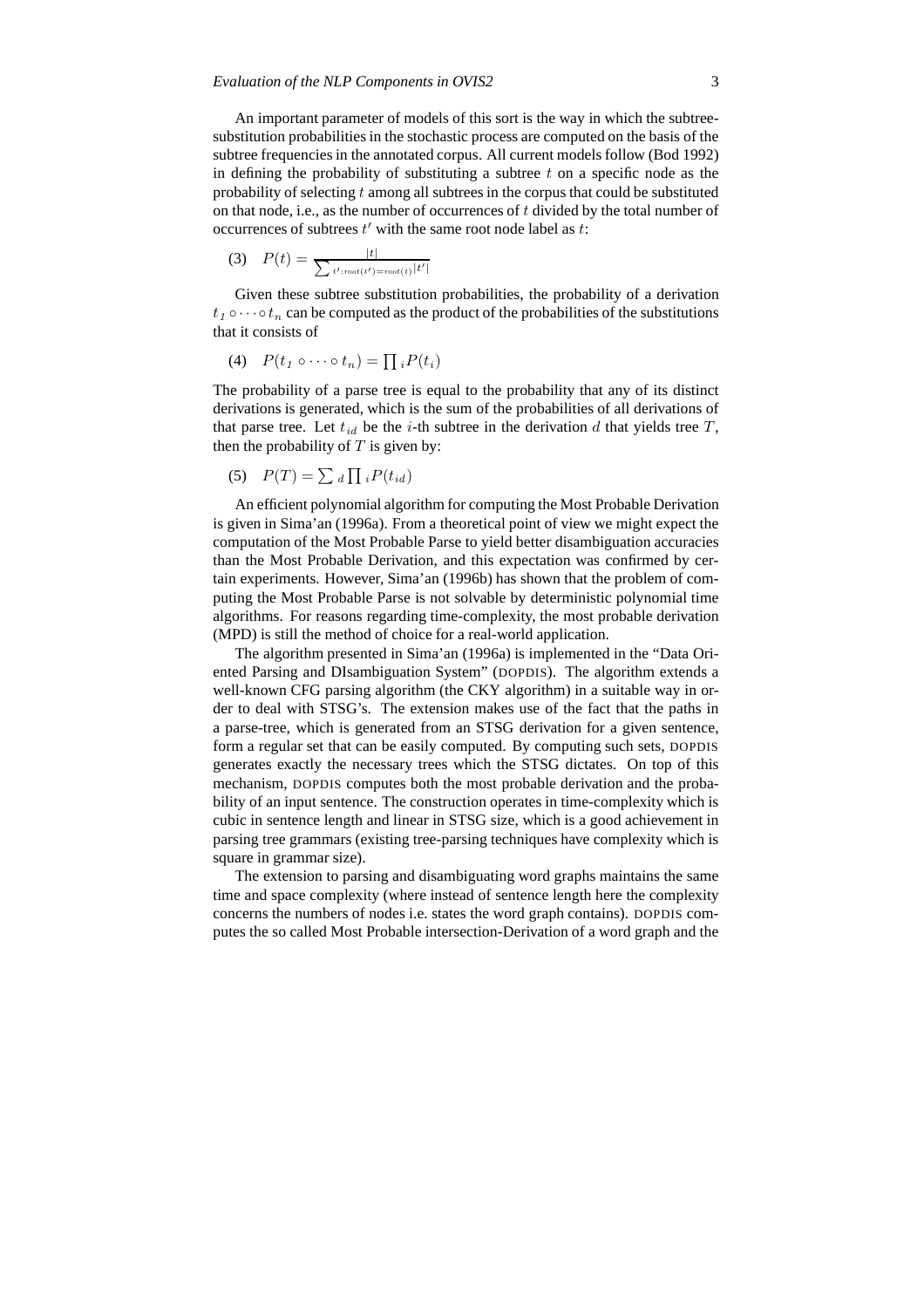DOP STSG. An intersection-derivation (i-derivation) is a pair  $\langle string, derivation \rangle$ where *string* is the string of words on a path in the input word graph, and derivation is an STSG derivation for that string. The probability of the *i*-derivation is computed through a weighted product of the probabilities on the path in the word graph and the STSG-derivation probability. The probabilities of the word graph paths are obtained from the speech-recognisers likelihoods by a normalisation heuristic. The probabilities resulting from this heuristic combine better with the DOP probabilities than raw speech recogniser likelihoods. The issue of scaling the likelihoods of the speech-recogniser in a well-founded way is still under study. The current method divides the likelihood of every transition by a normalisation factor that is computed from the word graph.

**An extension to semantic interpretation.** In van den Berg, Bod and Scha (1994), an extension of the model to semantic interpretation is presented. A first implementation of this extension was described in Bonnema (1996). A DOP model as described above can be extended from just syntactic, to semantic analysis, by augmenting the trees in the tree-bank with semantic *rules*. These rules indicate, for each individual analysis in the tree-bank, how its meaning is constructed out of the meaning of its parts. Just as in the purely syntactic version of DOP, we extract all possible fragments from these syntactic/semantic analyses. We then use these fragments to build an STSG. We alter the constraints on tree substitution, by demanding that both the syntactic category and the semantic type of the root node of a subtree match with those at the substitution site. Note that the semantic types restrict the possibility of substitution. The language generated by an STSG created on the basis of a semantically enriched tree-bank, is therefore a subset of the language generated by an STSG created on the basis of the same tree-bank without the semantic annotations. Ideally, the former STSG would exclude exactly the set of semantically ill-formed sentences. The preferred analysis of an utterance will now provide us with both a syntactic and a semantic interpretation. In the current implementation the most probable analysis is taken to be the interpretation given by the most probable derivation.

A corpus of syntactic and semantic analyses of transcribed utterances from the OVIS domain was created to test this model. The OVIS tree-bank currently contains 10.000 analyzed utterances. The top-node semantics of each annotated utterance is an *update-expression* that conformsto the formalism described in Veldhuijzen van Zanten (1996). The semantic label of a node  $N$  in an analysis consists of a rule, that indicates how the meaning of N (the *update*) is built-up out of the meanings of N's daughter nodes. This semantic rule is typed. Its type follows from both the rule itself, and from the types of the semantic labels of the daughter-nodes of N, given the definition of the logical language used. In the present case, the type of an expression is a pair of integers, its *meet* and *join*. The *meet* and *join* correspond to the *least upper bound* and the *greatest lower bound* of the expression in the type-hierarchy, as described in Veldhuijzen van Zanten (1996).

A semantically enriched STSG as described above, must fulfil an important property. It has to be possible to define a function from derivations to logical for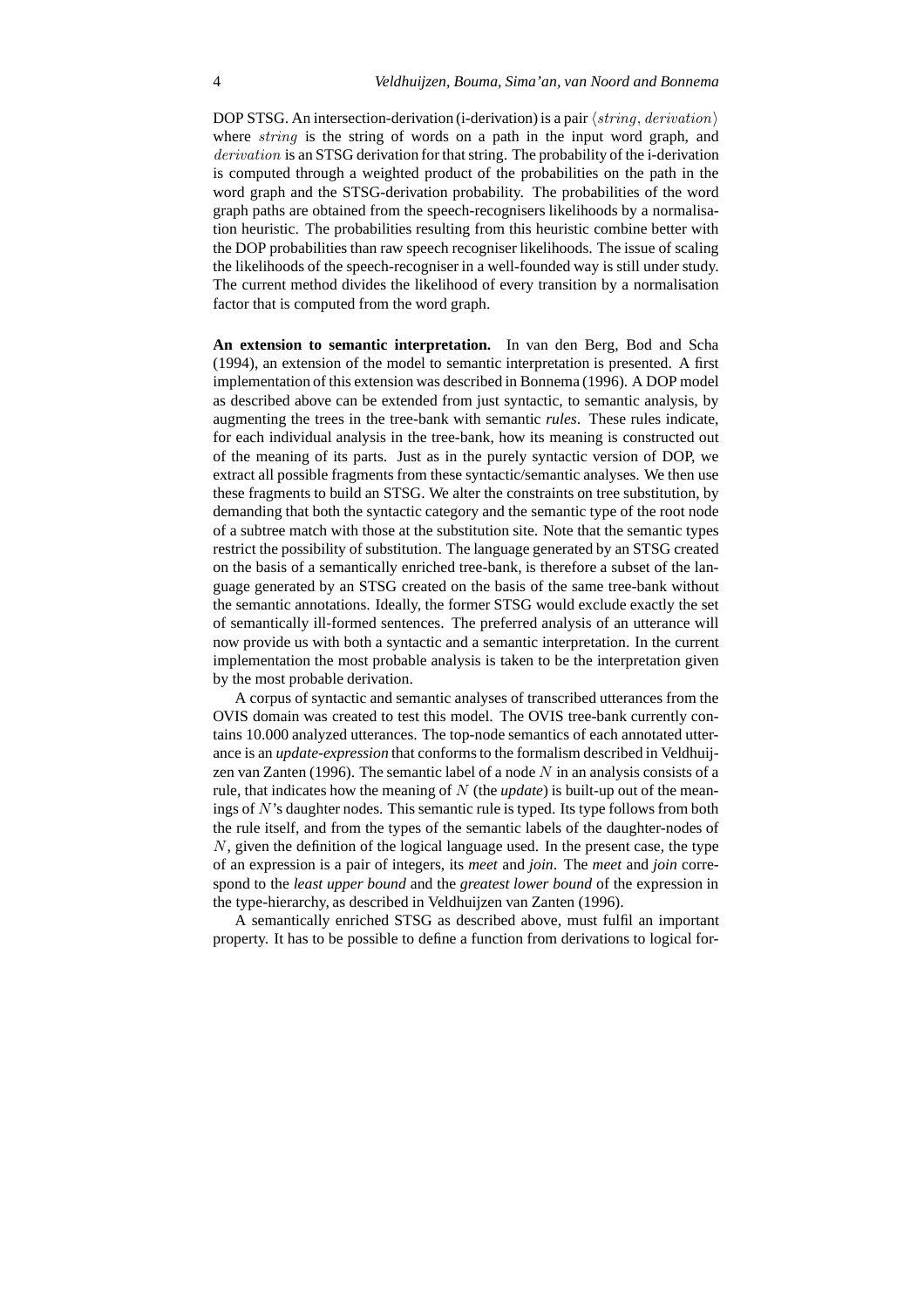mulas, that is defined for *every* derivation that can be produced by the grammar. In other words, the information provided by semantic types and syntactic categories in an analysis must be sufficient. Because the set of subtrees is closed under the operation of subtree extraction, i.e., all subtrees  $T'$  that can be extracted from another subtree  $T$ , belong to the same set as  $T$ , it is easy to establish this property, even for a very large grammar. We only need to look at the subtrees of depth one. If there is a unique semantic rule associated with the root-node of all subtrees of depth one, given the syntactic categories and semantic types of its nodes, it follows that we know the semantic rule at the nonterminal-nodes of every subtree. Fortunately, the nature of the annotated tree-bank is such, that in about 99.9 % of cases we can indeed establish the semantic rule at the root-node of a subtree in this way. The few exceptions are assigned an "exception-type", to reduce the uncertainty to zero. We exploit the property described above, to construct a rewrite system for the semantic STSG. This rewrite system applies the semantic rules associated with every node in a derivation in a bottom up fashion, and arrives at the complete logical formula.

**Methods for word graphs.** The evaluation experiments were performed using just the semantic DOP-model as it was described above.

For every word graph the most probable intersection derivation was determined. The leaf-nodes of this derivation constitute the best path through the word graph. The probability of a derivation is calculated on the basis of both the probabilities of the subtrees extracted from the OVIS tree-bank, and the acoustic likelihoods of the words in the word graph.

We created several instances of the semantic DOP-parser, with differing constraints on the form of possible subtrees. Four parameters can be distinguished, whose values determine the constraints on subtrees. Below the parameters are given, with the letters we commonly use to refer to each parameter.

**d** The maximal depth of subtrees.

**l** The maximal number of lexical items in a subtree.

**L** The maximal number of consecutive lexical items in a subtree.

**n** The maximal number of substitution sites in a subtree.

Obviously, the number of possible combinations is huge. We chose to use the parameter settings for which previous experiments yielded the best results.

The results presented in this document are all obtained using the following settings:  $l=9$ ,  $L=3$ ,  $n=2$ . For the maximum depth we used  $d=2$  and  $d=4$ . No constraints were applied to subtrees of depth 1.

If a word graph contains more than 350 transitions, the maximum depth of subtrees is automatically limited to *two*, to avoid excessive memory requirements. About 3% of word graphs in the testing material do contain more than 350 transitions.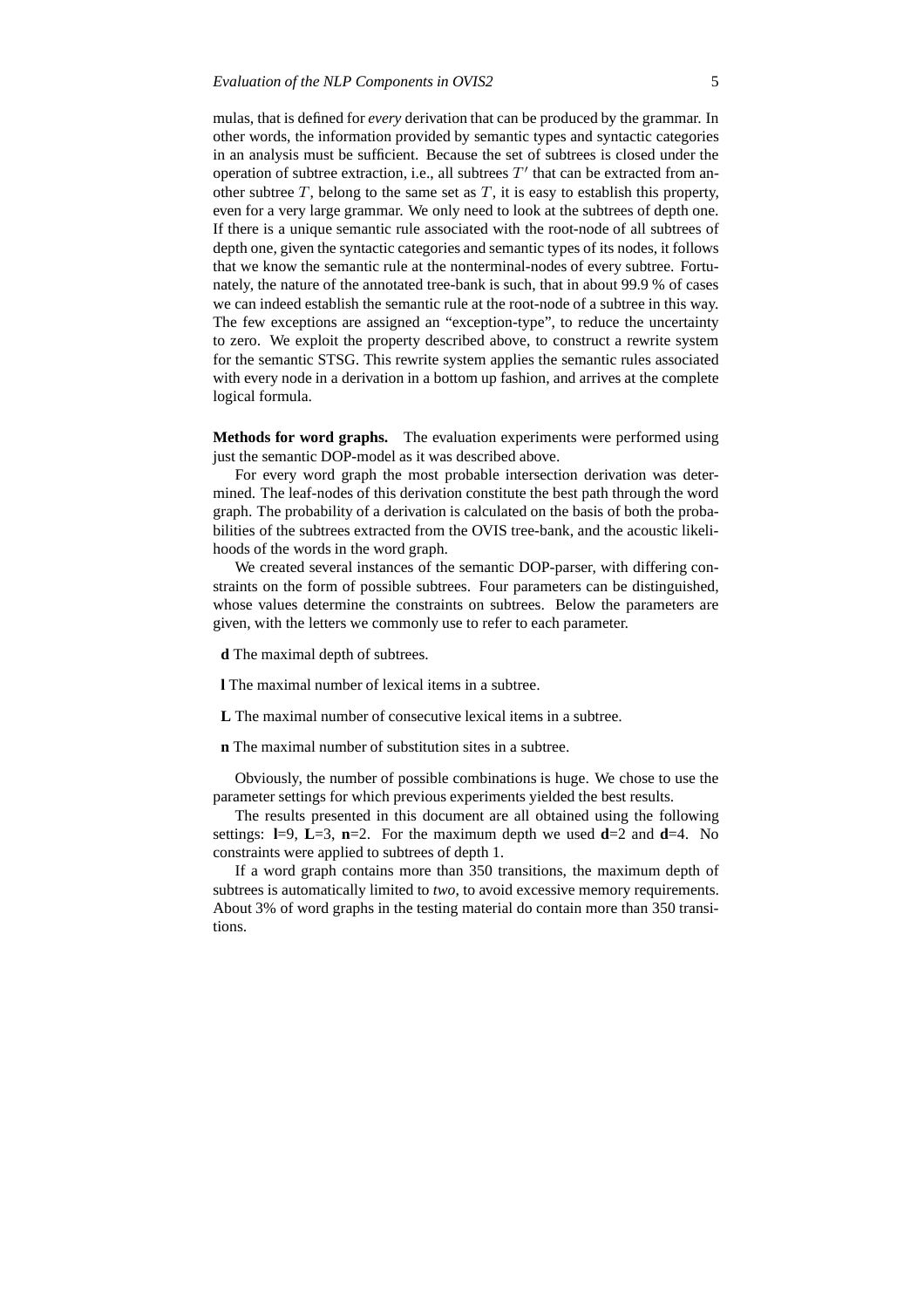**Methods** for test sentences. For sentences, we used the same parameter settings, but added an experiment with **d**=5.

In this document, some results on sentences are given with the extra indication *group*. We will now briefly explain what this means.

Non-terminals in the semantic DOP-model consist of a syntactic-category / semantic-type pair. Such a non-terminal imposes a rather rigid constraint on substitution. For the parsing of word graphs, this constraint seems to be beneficiary. For the parsing of sentences, on the other hand, these constraints could be too rigid. A greater degree of freedom results in over-generation, which in turn may lead to better statistics. An algorithm was designed to group semantic types that have a comparable distribution. This results in fewer non-terminals in the tree-bank, and has been shown to lead to a higher semantic accuracy for sentences. The results marked with *group* indicate that this grouping algorithm has been employed.

## **2.2 Grammar-based NLP**

The grammar-based NLP component developed in Groningen is based on a detailed computational grammar for Dutch, and a robust parsing algorithm which incorporates this grammatical knowledge as well as other knowledge sources, such as the acoustic evidence (present in the word graph) and Ngram statistics (collected from a large set of user utterances). It has been argued (van Noord et al. 1999) that robust parsing can be based on sophisticated grammatical analysis. In particular, the grammar describes full sentences, but in doing so, also describes the grammar of temporal expressions and locative phrases which are the crucial concepts for the timetable information application. Robustness is achieved by taking these phrases into consideration, if a full parse of an utterance is not available.

**Computational Grammar for Dutch.** In developing the grammar the shortterm goal of developing a grammar which meets the requirements imposed by the application (i.e. robust processing of the output of the speech recogniser, extensive coverage of locative phrases and temporal expressions, and the construction of fine-grained semantic representations) was combined with the long-term goal of developing a general, computational, grammar which covers all the major constructions of Dutch.

The design and organisation of the grammar, as well as many aspects of the particular grammatical analyses, are based on Head-driven Phrase Structure Grammar (Pollard and Sag 1994). The grammar is compiled into a restricted kind of definite clause grammar for which efficient processing is feasible. The semantic component follows the approach to monotonic semantic interpretation using *quasi-logical forms* presented originally in Alshawi (1992).

The grammar currently covers the majority of verbal subcategorisation types (intransitives, transitives, verbs selecting a PP, and modal and auxiliary verbs), NP-syntax (including pre- and post-nominal modification, with the exception of relative clauses), PP-syntax, the distribution of VP-modifiers, various clausal types (declaratives, yes/no and WH-questions, and subordinate clauses), all temporal ex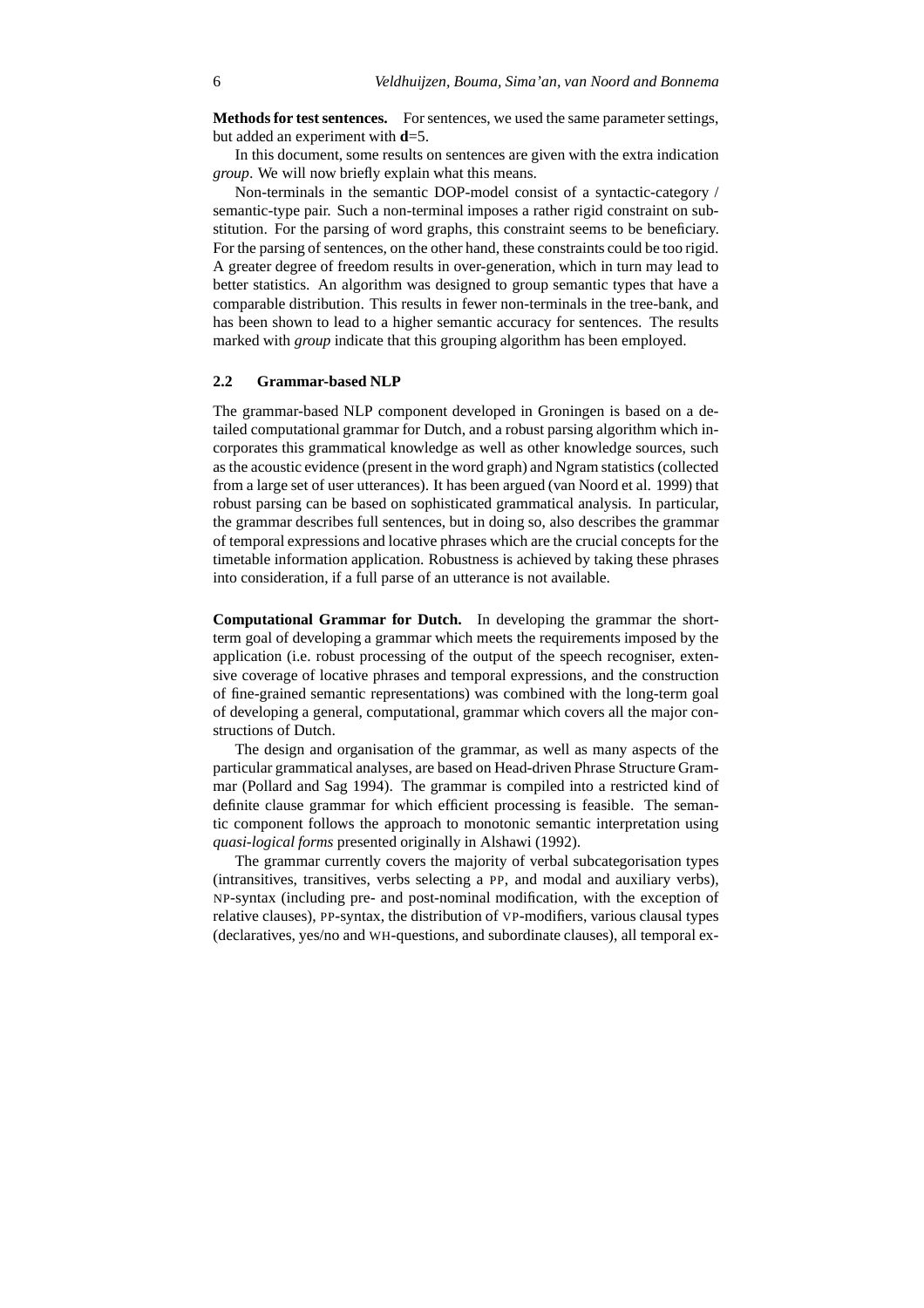pressions and locative phrases relevant to the domain, and various typical spokenlanguage constructs. Due to restrictions imposed by the speech recogniser, the lexicon is relatively small (3200 word forms, many of which are names of stations and cities).

**Robust and Efficient Parsing.** Parsing algorithms for strings can be generalised to parse word graphs (van Noord 1995). In the ideal case, the parser will find a path in the word graph that can be assigned an analysis according to the grammar, such that the path covers the complete time span of the utterance, i.e. the path leads from the start state to a final state. The analysis gives rise to an update of the dialogue state, which is then passed on to the dialogue manager.

However, often no such paths can be found in the word graph, due to:

- errors made by the speech recogniser,
- linguistic constructions not covered in the grammar, and
- irregularities in the spoken utterance.

Even if no full analysis of the word graph is possible, it is usually the case that useful information can be extracted from the word graph. Consider for example the utterance:

(6) Ik wil van van Assen naar Amsterdam I want from from Assen to Amsterdam I want to travel from Assen to Amsterdam

The grammar will not assign an analysis to this utterance due to the repeated preposition. However, it would be useful if the parser would discover the prepositional phrases *van Assen* and *naar Amsterdam* since in that case the important information contained in the utterance can still be recovered. Thus, in cases where no full analysis is possible the system should fall back on an approach reminiscent of concept spotting. In van Noord et al. (1999) a general algorithm is proposed which achieves this.

The first ingredient to a solution is that the parser is required to discover all occurrences of major syntactic categories (such as noun phrase, prepositional phrase, subordinate sentence, root sentence) *anywhere in the word graph*. Conceptually, one can think of these categories as edges which are added to the word graph in addition to the transitions produced by the speech recogniser.

For such word graphs annotated with additional category edges, a path can be defined as a sequence of steps where each step is either a transition or a category edge. A transition step is called a 'skip'. For a given annotated word graph many paths are possible. On the basis of an appropriate *weight* function on such paths, it is possible to search for the *best* path. The search algorithm is a straightforward generalisation of the DAG-SHORTEST-PATH algorithm (Cormen et al. 1990).

The weight function is sensitive to the following factors: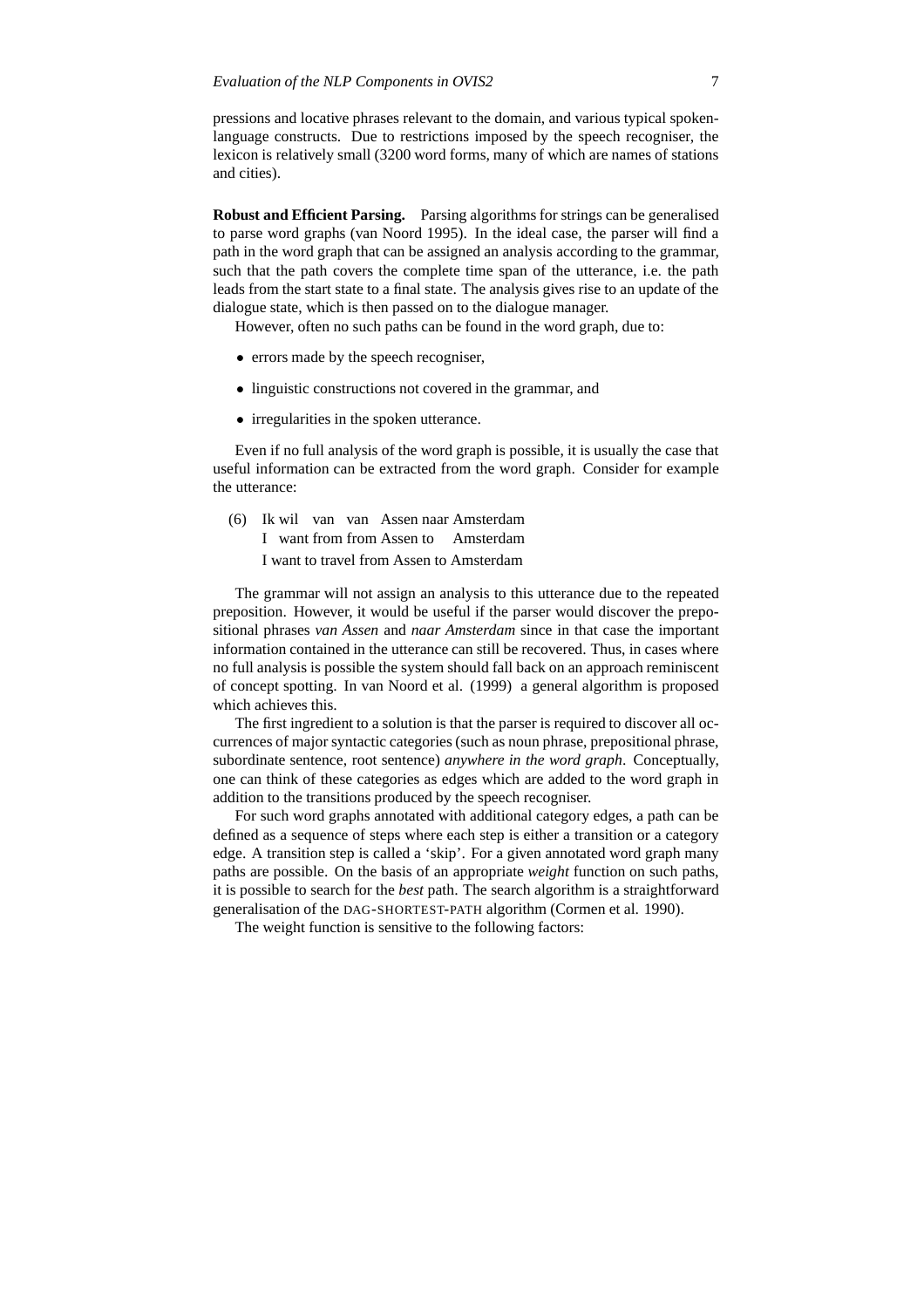- Acoustic score. Obviously, the acoustic score present in the word graph is an important factor.
- The number of skips is minimised in order to obtain a preference for the maximal projections found by the parser.
- Number of maximal projections. The number of maximal projections is minimised in order to obtain a preference for more extended linguistic analyses over a series of smaller ones.
- Ngram statistics.

The grammar-based NLP component is implemented in SICStus Prolog. Below we report on a number of different methods which are all variations with respect to this weight function.

**Variants of Grammar-based NLP.** The grammar-based NLP methodsthat have taken part in the evaluation are of two types. The first type, *b(B,N)*, consists of two phases. In the first phase the word graph is made smaller by selecting the Nbest paths from the word graph, using the acoustic scores and a language model consisting of bigrams  $(B=bi)$  or trigrams  $(B=tri)$  (with bigrams for backing-off). Only those transitions of the word graph remain which are part of at least one of those N-best paths. In the second phase the parser is applied, using acoustic scores and a language model of trigrams (again with bigrams for backing-off).

The second type of method is  $f(B,N)$ . In this case, if the word graph contains less than N transitions, then the full word graph is input to the parser, and acoustic scores and a language model of trigrams (bigrams for backing-off) is applied to select the best analysis. If the word graph contains more than N transitions, then method  $b(B,1)$  is applied.

# **3 Evaluation Procedure and Criteria**

### **3.1 Procedure**

An experimental version of the system has been available to the general public for almost a year. From a large set of more recent dialogues a subset was selected randomly for testing. Many of the other dialogues were available for training purposes. Both the training and test dialogues are therefore dialogues with 'normal' users.

In particular, a training set of 10K richly annotated word graphs was available. The 10K training corpus is annotated with the user utterance, a syntactic tree and an update. This training set was used to train the DOP system. It was also used by the grammar-based component for reasons of grammar maintenance and grammar testing.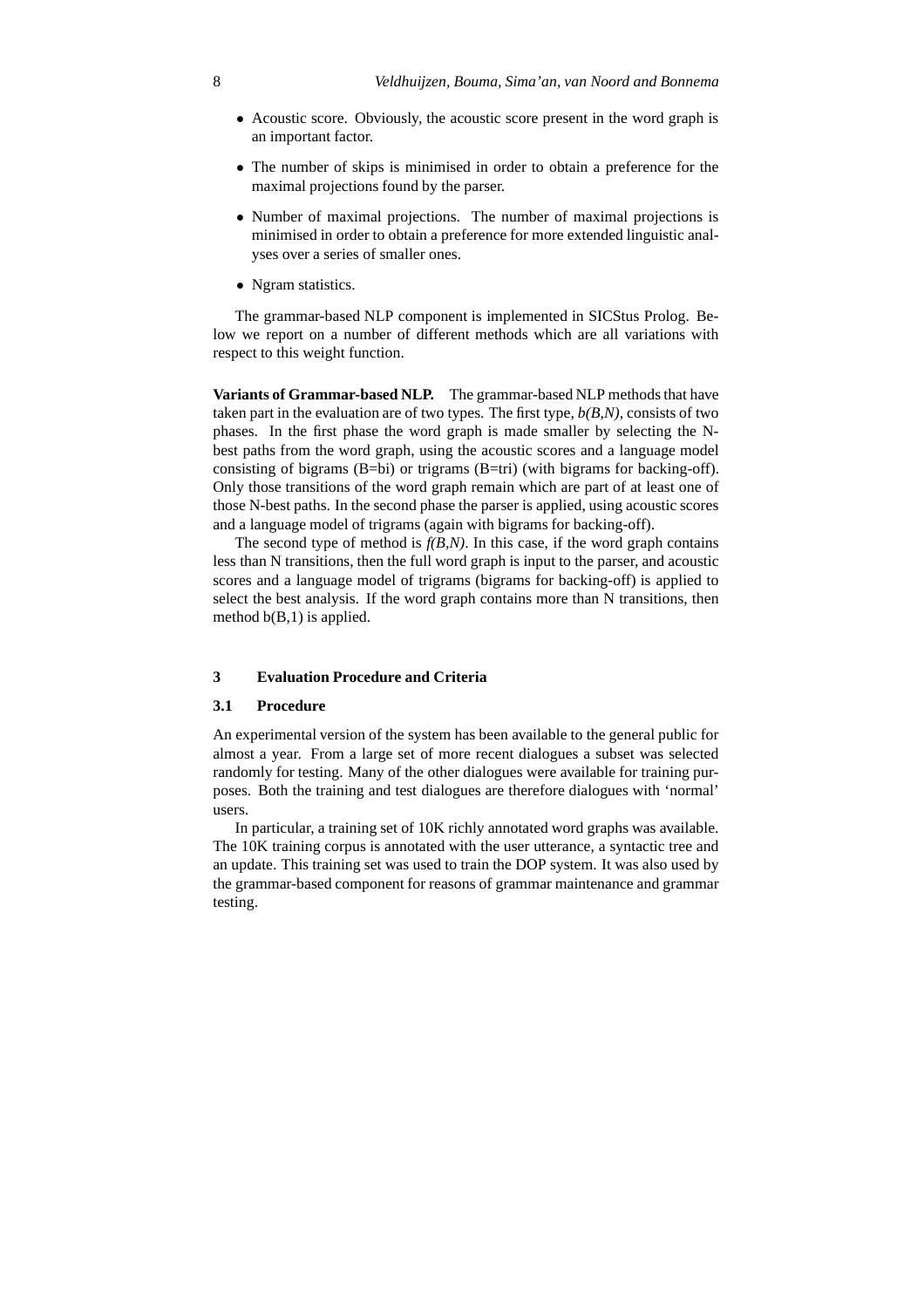A further training set of about 90K annotated user utterances was available as well. It was primarily used for constructing the Ngram models incorporated in the grammar-based component.

The NLP components of OVIS2 have been evaluated on 1000 unseen user utterances. The latest version of the speech recogniser produced 1000 word graphs on the basis of these 1000 user utterances. For these word graphs, annotations consisting of the actual sentence ('test sentence'), and an update ('test update') were assigned semi-automatically, without taking into account the dialogue context in which the sentences were uttered. These annotations were unknown to both NLP groups. The annotation tools are described in Bonnema (1996).

After both NLP components had produced the results on word graphs, the test sentences were made available. Both NLP components were then applied to these test utterances as well, to mimic a situation in which speech recognition is perfect.

The test updates were available for inspection by the NLP groups only after both modules completed processing the test material. A small number of errors was encountered in these test updates. These errors were corrected before the accuracy scores were computed. The accuracy scores presented below were all obtained using the same evaluation software.

#### **3.2 Criteria**

The NLP components were compared with respect to the following two tasks. Note that in each task, analysis proceeds in isolation from the dialogue context. The first task is to provide an update for the test sentence (in this report we refer to this update as the 'best update'). The second task is to provide an update and a sentence for the word graph ('best update' and 'best sentence'). The quality of the NLP components will be expressed in terms of string accuracy (comparison of the best sentences with the test sentences), semantic accuracy (comparison of the best updates with the test updates) and computational resources. Each of these criteria is now explained in more detail.

**String accuracy.** String accuracy measures the distance of the test sentence and the best sentence. String accuracy is expressed in terms of sentence accuracy (SA, the proportion of cases in which the test sentence coincides with the best sentence), and word accuracy (WA). The string comparison on which word accuracy is based is defined by the minimal number of substitutions, deletions and insertions of words that is required to turn the best sentence into the test sentence (Levenshtein distance). Word accuracy is defined as

(7) *WA* =  $1 - \frac{d}{n}$ 

where  $n$  is the length of the actual utterance and  $d$  is the Levenshtein distance. For example, if the analysis gives 'a b a c d' for the utterance 'a a c e', then the Levenshtein distance is 2, hence the WA is 1-2/4 is 50%.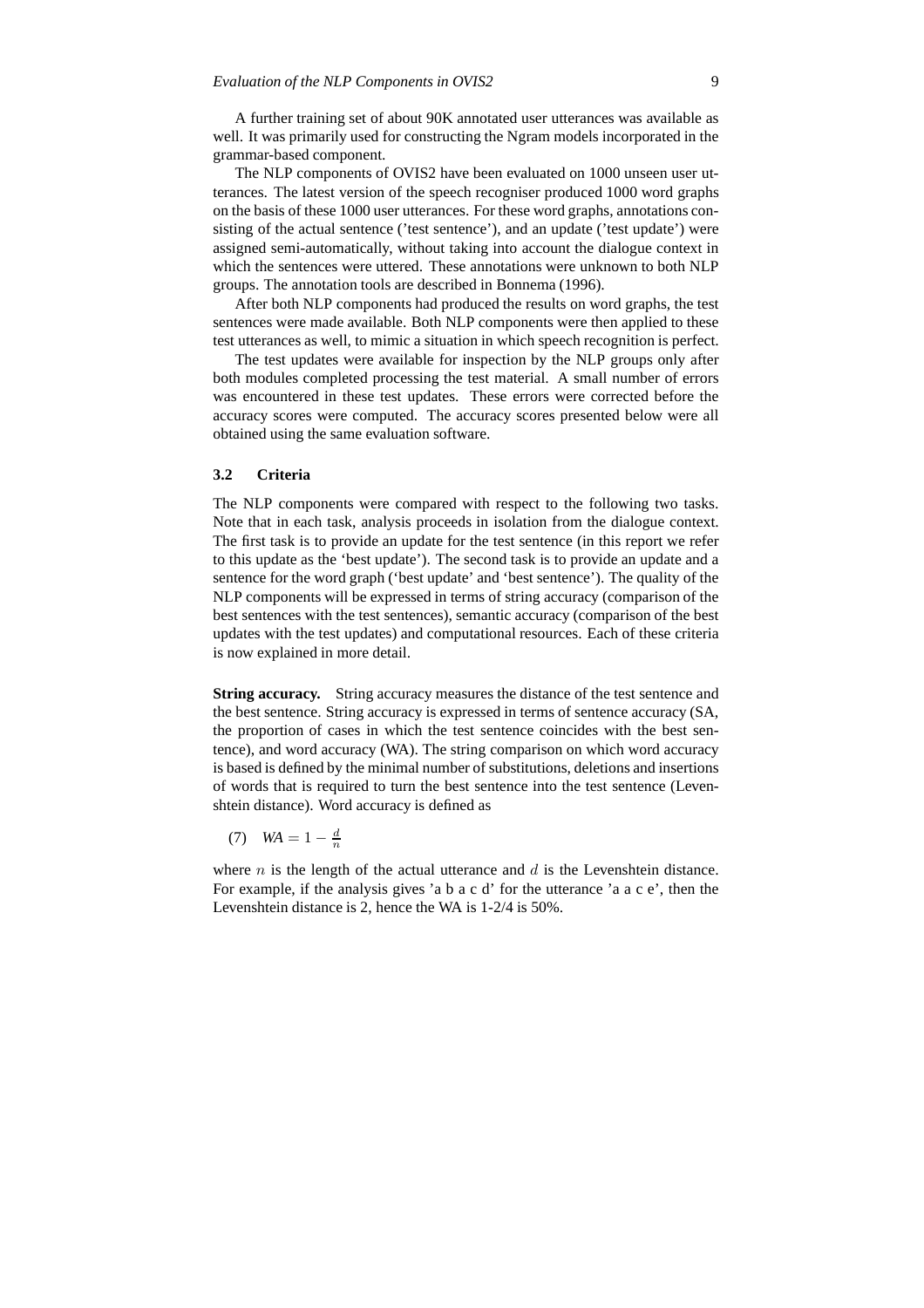**Semantic accuracy.** An update is a logical formula which can be evaluated against an information state and which gives rise to a new, updated information state. The most straightforward method for evaluating concept accuracy in this setting is to compare the update produced by the grammar with the annotated update. One problem with this approach is the fact that the update language does not provide a simple way to compute equivalence of updates (there is no notion of normal form for update expressions). A further obstacle is the fact that very finegrained semantic distinctions can be made in the update-language. While these distinctions are relevant semantically (i.e. in certain cases they may lead to slightly different updates of an information state), they often can be ignored by a dialogue manager. For instance, the updates below are semantically not equivalent, as the ground-focus distinction is slightly different. In the first update the feature place is supposed to be *ground*, whereas in the second update, it is part of the *focus*.

```
(8) user.wants.travel.destination.place
       ([# town.leiden];[! town.abcoude])
(9) user.wants.travel.destination.
       ([# place.town.leiden];[! place.town.abcoude])
```
However, the dialogue manager will decide in both cases that this is a correction of the destination town.

Since semantic analysis is the input for the dialogue manager, we have therefore measured concept accuracy in terms of a simplified version of the update language. Following a somewhat similar proposal in Boros et al. (1996), we translate each update into a set of "semantic units", were a unit in our case is a triple *(CommunicativeFunction Slot Value)*. For instance, the examples above translate as

(10) <denial destination\_town leiden> <correction destination\_town abcoude>

Both the updates in the annotated corpus and the updates produced by the system are translated into semantic units of the form given above. The syntax of the semantic unit language and the translation of updates to semantic units is defined in van Noord (1997), but note that the translation of updates to semantic units is relatively straightforward and is not expected to be a source of discussion, because the relation is many to one.

Semantic accuracy can now be defined as follows. Firstly, we list the proportion of utterances for which the corresponding semantic units exactly match the semantic units of the annotation (*exact match*). Furthermore we calculate *precision* (the number of correct semantic units divided by the number of semantic units which were produced) and *recall* (the number of correct semantic units divided by the number of semantic units of the annotation). Finally, following Boros et al. (1996) we also present concept accuracy as

$$
(11) \quad CA = \left(1 - \frac{S U_S + S U_I + S U_D}{S U}\right)
$$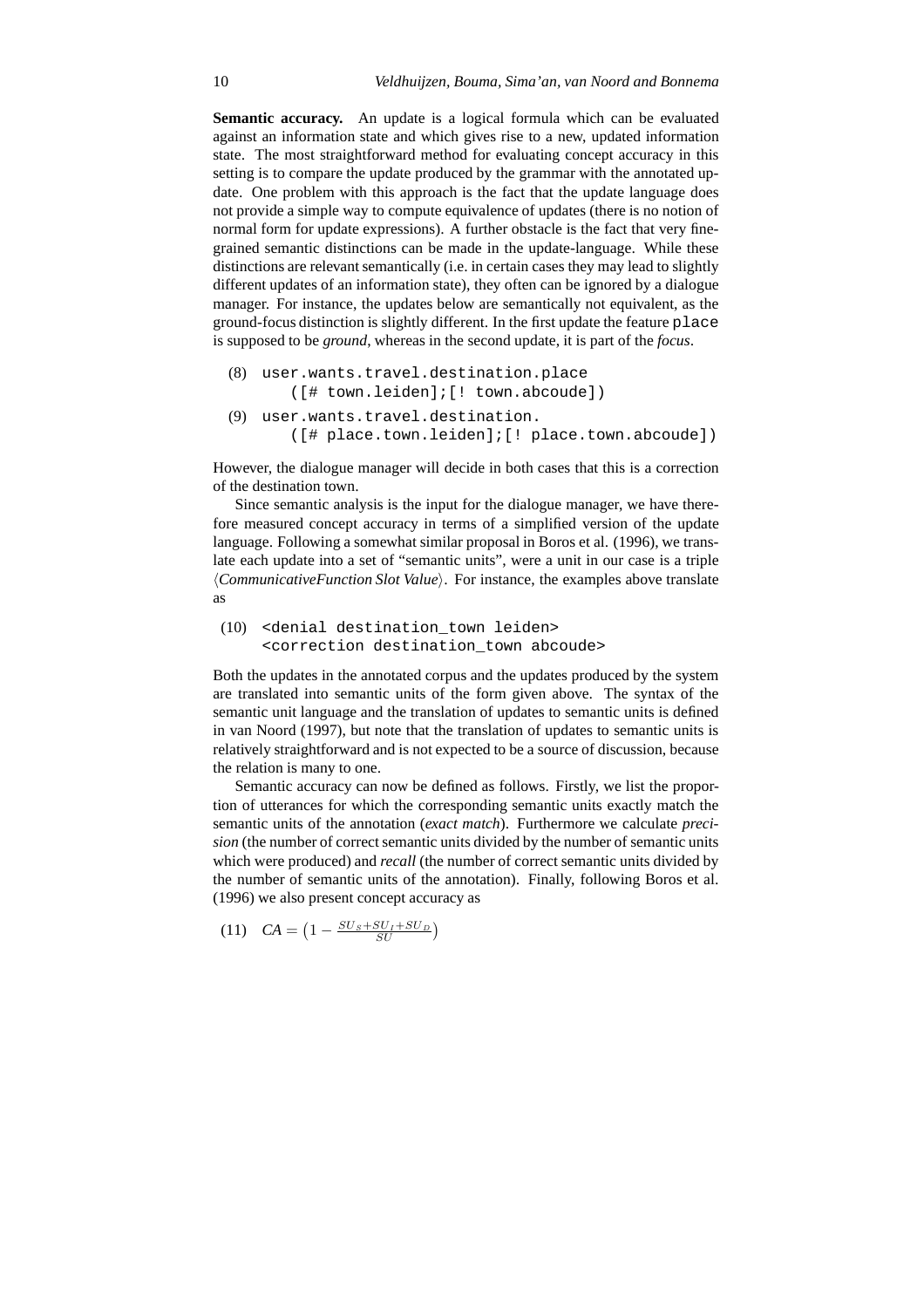|            | graphs | trans                | states | words         | $t/w$   max(t)   max(s) |     |
|------------|--------|----------------------|--------|---------------|-------------------------|-----|
| input      | 1000   | 48215 16181          |        | 3229   14.9   | 793                     |     |
| normalised |        | 1000   73502   11056 |        | $3229$   22.8 | 2943                    | 128 |

Table 1: **Characterisation of test set (1).** This table lists the number of transitions, the number of states, the number of words of the actual utterances, the average number of transitions per word, the maximum number of transitions, and the maximum number of states. The first row provides those statistics for the input word graph; the second row for the so-called normalised word graph in which all  $\epsilon$ -transitions (to model the absence of sound) are removed. The number of transitions per word is an indication of the extra ambiguity for the parser introduced by the word graphs in comparison with parsing of an ordinary string.

where SU is the total number of semantic units in the corpus annotation, and  $SU_s$ ,  $SU_I$ , and  $SU_D$  are the number of substitutions, insertions, and deletions that are necessary to make the (translated) update of the analysis equivalent to (the translation of) the corpus update.

**Computational Resources.** In order to measure computational efficiency, the total amount of CPU-time, the maximum amount of CPU-time per input, and the total memory requirements will be measured. Due to differences in hardware, details differ between the two NLP components.

For the data-oriented methods, the CPU-time given is the *user-time* of the parsing process, in seconds. This measure excludes the time used for system calls made on behalf of the process (this can be ignored). Time was measured on a Silicon Graphics *Indigo*, with a MIPS R10000 processor, running IRIX 6.2. Memory usage is the maximum number of mega-bytes required, to interpret the 1000 utterances. Regrettably, for a very small percentage (0.02%) of word graphs, the process ran out of memory. This means that the figures for word graph parsing indicate the size of the jobs at the moment the system gave up, which is generally when the physical memory is filled. On the other hand, we should acknowledge the fact that some large word graphs that *did* receive an interpretation, also approached this limit.

For the grammar-based methods, CPU-time is measured in milliseconds on a HP 9000/780 (running HP-UX 10.20). The system uses SICStus Prolog 3 #3. CPU-time include all phases of processing, but does not contain the time required for system calls (can be ignored) and garbage collection (adds at most 15% for a given run). The memory requirements are given as the increase of the UNIX process size to complete the full run of 1000 inputs. At start-up the process size can be as large as 30 megabytes, so this number has been added in order to estimate total memory requirements.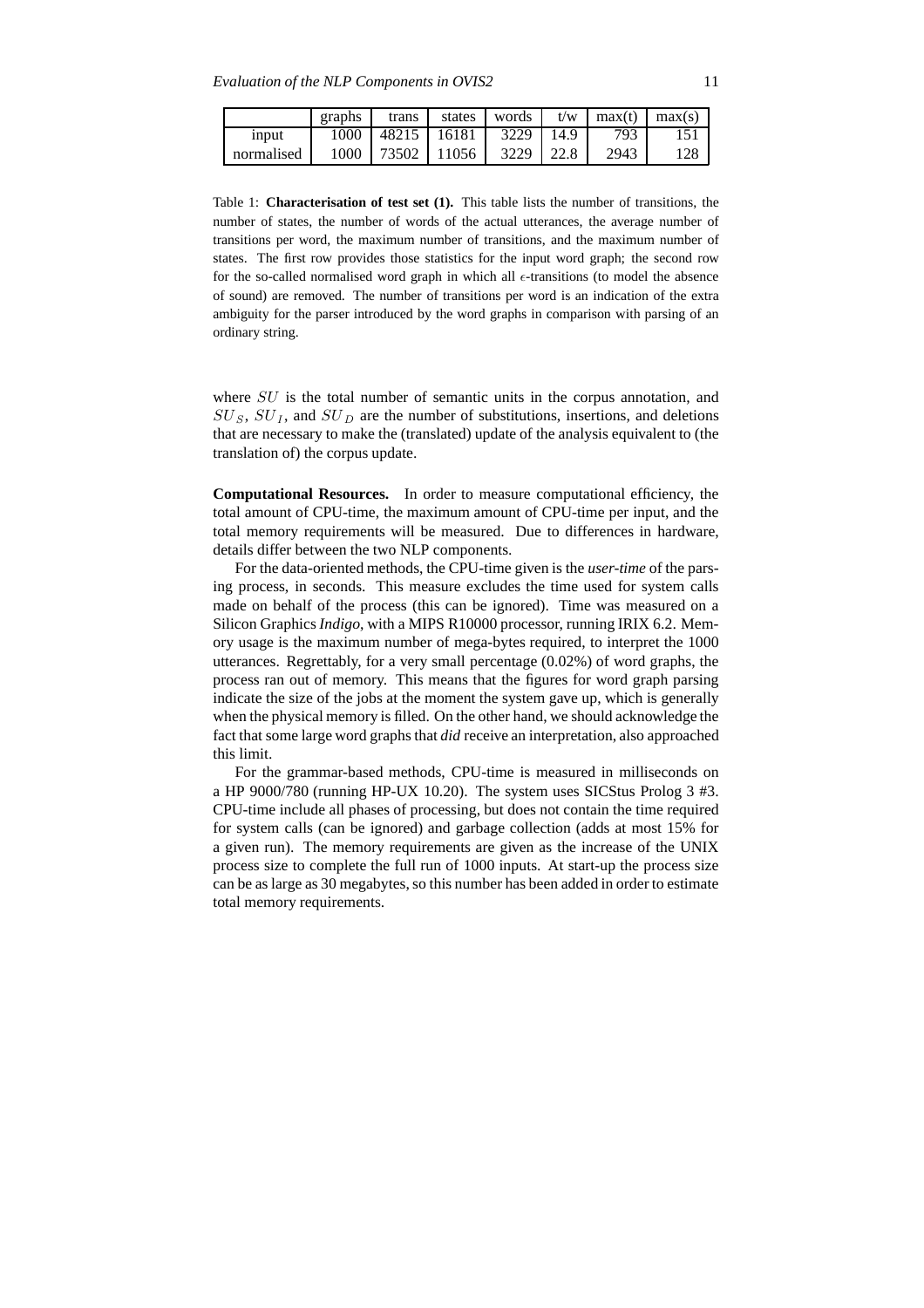| method         | WA   | SA   |
|----------------|------|------|
| speech         | 69.8 | 56.0 |
| possible       | 90.5 | 83.7 |
| speech bigram  | 81.1 | 73.6 |
| speech trigram | 83.9 | 76.2 |

Table 2: **Characterisation of test set (2).** Word accuracy and sentence accuracy based on acoustic score only (speech); using the best possible path through the word graph, i.e. based on acoustic scores only (possible); and using a combination of bigram (resp. trigram) scores and acoustic scores.

## **3.3 Test Set**

Some indication of the difficulty of the set of 1000 word graphs is presented in table 1. A further indication of the difficulty of this set of word graphs is obtained if we look at the word and sentence accuracy obtained by a number of simple methods. The method *speech* only takes into account the acoustic scores found in the word graph. No language model is taken into account. The method *possible* assumes that there is an oracle which chooses a path such that it turns out to be the best possible path. This method can be seen as a natural upper bound of what can be achieved.

The methods *speech bigram* and *speech trigram* use a combination of bigram (resp. trigram) statistics and the speech score. In the latter four cases, a language model was computed from about 50K utterances (not containing the utterances from the test set). The results are summarised in table 2.

During the development of the NLP components of OVIS2, word graphs were typically small: about 4 transitions per word on average. During the evaluation, however, the number of transitions per word for the test set was much larger. It turned out that the NLP components had trouble with very large word graphs (both memory and CPU-time requirements increase rapidly).

Recently, improvements have already been obtained to treat such large word graphs. For example, the grammar-based NLP component has been extended with a heuristic version of the search algorithm which is *not* guaranteed to find the best path. In practice this implementation returns the same answers as the original search algorithm, but much more quickly so (two orders of magnitude faster).

#### **4 Results of the Evaluation**

This section lists the results for word graphs. In table 3 we list the results in terms of string accuracy, semantic accuracy and the computational resources required to complete the test.

The total amount of CPU-time is somewhat misleading because typically many word graphs can be treated very efficiently, whereas only a few word graphs require very much CPU-time. In table 4 we indicate the semantic accuracy (concept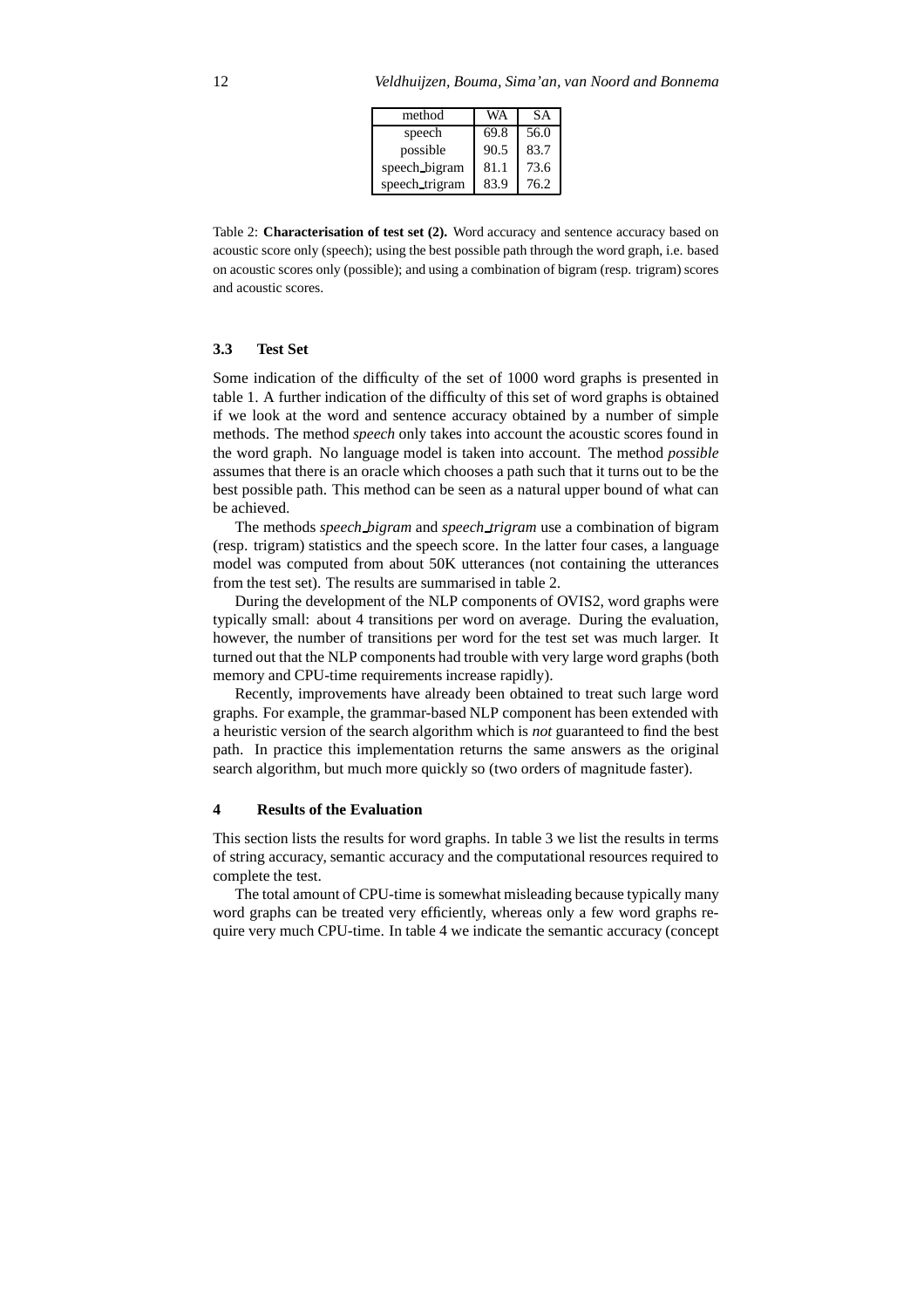| Method     | <b>Site</b> |      | String Acc |       |      | Semantic Accuracy |      |       | <b>CPU</b> |     |  |
|------------|-------------|------|------------|-------|------|-------------------|------|-------|------------|-----|--|
|            |             | WA   | SA         | match | prec | recall            | ca   | total | max        | max |  |
| d2         | A'dam       | 76.8 | 69.3       | 74.9  | 80.1 | 78.8              | 75.5 | 7011  | 648        | 619 |  |
| d4         | A'dam       | 77.2 | 69.4       | 74.9  | 79.1 | 78.8              | 75.1 | 32798 | 2023       | 621 |  |
| f(bi, 50)  | Gron        | 81.3 | 74.6       | 79.5  | 82.9 | 83.8              | 79.9 | 215   | 16         | 37  |  |
| f(bi, 100) | Gron        | 82.3 | 75.8       | 80.9  | 83.6 | 84.8              | 80.9 | 297   | 15         | 37  |  |
| f(bi, 125) | Gron        | 82.3 | 75.9       | 81.3  | 83.9 | 85.2              | 81.3 | 340   | 24         | 38  |  |
| b(bi,1)    | Gron        | 81.1 | 73.6       | 78.5  | 82.1 | 83.1              | 78.9 | 175   | 16         | 31  |  |
| b(bi,2)    | Gron        | 82.3 | 75.7       | 80.8  | 83.9 | 84.8              | 81.1 | 255   | 20         | 32  |  |
| b(bi,4)    | Gron        | 82.8 | 76.0       | 80.8  | 83.8 | 85.0              | 81.3 | 479   | 115        | 34  |  |
| b(bi,8)    | Gron        | 83.4 | 76.5       | 81.6  | 84.6 | 85.6              | 82.2 | 780   | 276        | 43  |  |
| b(bi, 16)  | Gron        | 83.8 | 76.4       | 81.7  | 84.9 | 86.0              | 82.6 | 1659  | 757        | 60  |  |
| f(tr, 50)  | Gron        | 83.9 | 76.2       | 81.8  | 84.9 | 85.9              | 82.5 | 1399  | 607        | 64  |  |
| f(tr, 100) | Gron        | 84.2 | 76.6       | 82.0  | 85.0 | 86.0              | 82.6 | 1614  | 690        | 64  |  |
| f(tr, 125) | Gron        | 84.2 | 76.5       | 82.1  | 85.3 | 86.3              | 82.8 | 1723  | 755        | 64  |  |
| b(tr, 1)   | Gron        | 83.9 | 76.2       | 81.5  | 84.5 | 85.7              | 82.2 | 1420  | 603        | 64  |  |
| b(tr, 2)   | Gron        | 84.1 | 76.4       | 81.8  | 85.3 | 86.4              | 83.0 | 2802  | 1405       | 101 |  |
| b(tr, 4)   | Gron        | 84.3 | 76.4       | 82.0  | 85.4 | 86.4              | 83.0 | 5524  | 2791       | 177 |  |

Table 3: **Accuracy and Computational Resources for 1000 word graphs.** String Accuracy and Semantic Accuracy is given as percentages; total and maximum CPU-time in seconds, maximum memory requirements in Megabytes.

accuracy) that is obtained if a time-out is assumed (in such cases we assume that the system does not provide an update).

We also present the results for test sentences (rather than word graphs). Such a test indicates what the results are if the speech recogniser would perform perfectly. Obviously, it does not make sense to measure string accuracy in such a set-up. Semantic accuracy and computational resources is presented in table 5. Because the average sentence length is very small, we present the results for concept accuracy versus the length of the input sentence in table 6.

#### **5 Conclusions**

The grammar-based methods developed in Groningen perform much better than the data-oriented methods developed in Amsterdam. For word graphs, the best data-oriented method obtains an error-rate for concept accuracy of 24.5%. The best grammar-based method performs more than 30% better: an error-rate for concept accuracy of 17.0%. For sentences, a similar difference can be observed. The best data-oriented method obtains an error rate for concept accuracy of 8.5% whereas the grammar-based method performs more than 40% better with a 5.0% error rate. The differences increase with increasing sentence length.

The grammar-based methods require less computational resources than the data-oriented methods. However, the CPU-time requirements are still outrageous for a small number of very large word graphs<sup>1</sup>. For sentences, the grammar-based

<sup>&</sup>lt;sup>1</sup>As mentioned before, a dramatic reduction has been obtained by a heuristic search algorithm.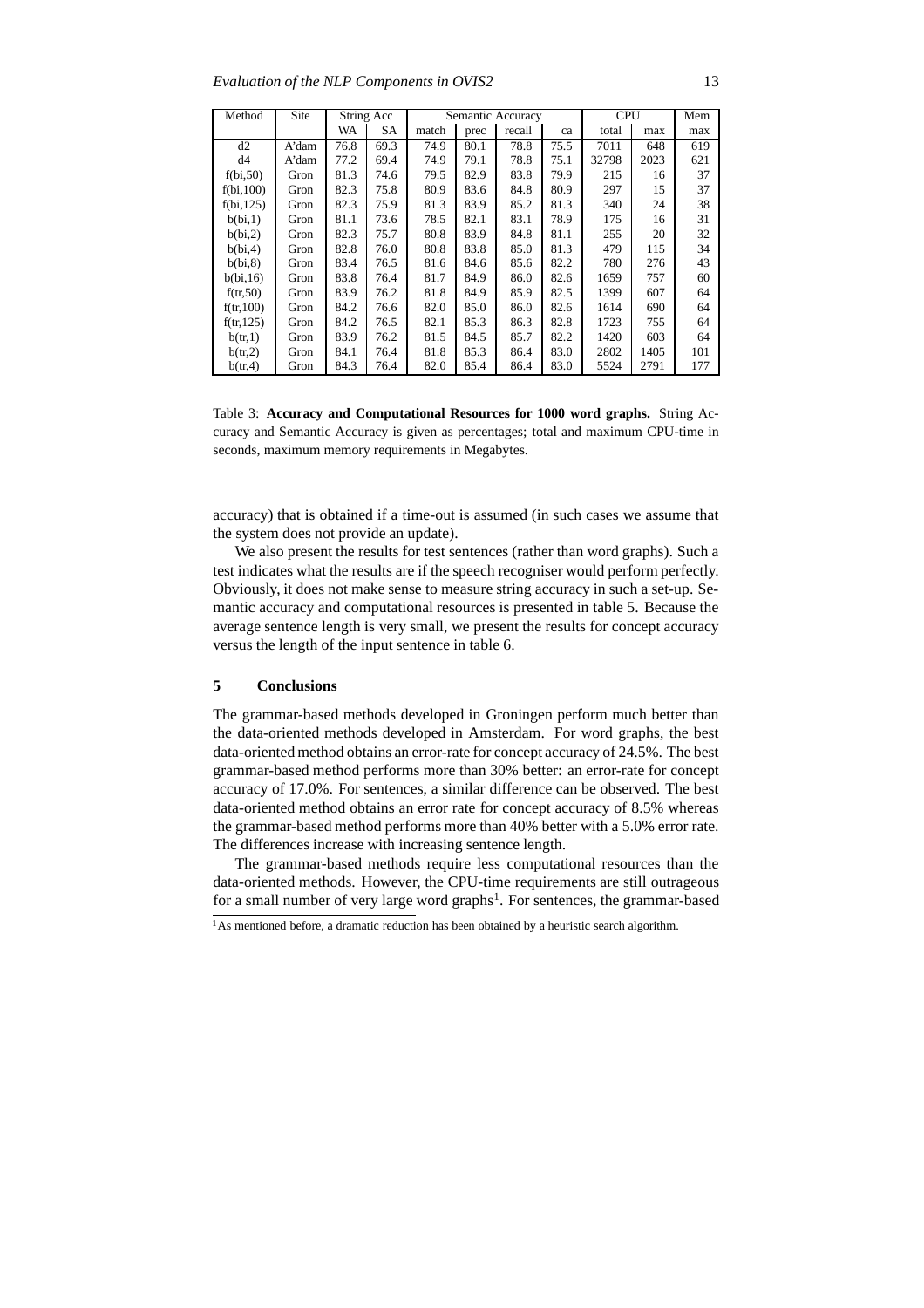14 *Veldhuijzen, Bouma, Sima'an, van Noord and Bonnema*

| Method     | Site  | 100  | 500  | 1000 | 5000 | 10000 | $\rm{>}$ |
|------------|-------|------|------|------|------|-------|----------|
| d2         | A'dam | 37.0 | 53.0 | 58.1 | 68.1 | 70.4  | 75.5     |
| d4         | A'dam | 24.6 | 34.5 | 38.2 | 50.4 | 57.3  | 75.1     |
| f(bi, 50)  | Gron  | 46.0 | 73.7 | 76.9 | 80.3 | 80.3  | 79.9     |
| f(bi, 100) | Gron  | 44.4 | 67.9 | 75.3 | 81.1 | 81.2  | 80.9     |
| f(bi, 125) | Gron  | 44.6 | 64.9 | 73.3 | 81.3 | 81.7  | 81.3     |
| b(bi,1)    | Gron  | 58.2 | 73.1 | 76.6 | 79.3 | 79.2  | 78.9     |
| b(bi,2)    | Gron  | 54.7 | 74.1 | 77.6 | 81.1 | 81.5  | 81.1     |
| b(bi,4)    | Gron  | 49.6 | 72.3 | 75.6 | 80.3 | 80.5  | 81.3     |
| b(bi,8)    | Gron  | 45.9 | 70.2 | 74.4 | 80.9 | 81.5  | 82.2     |
| b(bi, 16)  | Gron  | 42.2 | 65.5 | 72.5 | 78.0 | 81.0  | 82.6     |
| f(tr, 50)  | Gron  | 45.5 | 71.2 | 75.4 | 81.0 | 81.7  | 82.6     |
| f(tr, 100) | Gron  | 44.5 | 64.2 | 71.9 | 80.5 | 81.8  | 82.6     |
| f(tr, 125) | Gron  | 44.1 | 62.2 | 70.2 | 80.6 | 81.9  | 82.8     |
| b(tr, 1)   | Gron  | 52.7 | 70.9 | 74.7 | 80.7 | 81.2  | 82.2     |
| b(tr, 2)   | Gron  | 49.6 | 68.8 | 72.7 | 79.1 | 81.4  | 83.0     |
| b(tr, 4)   | Gron  | 48.0 | 66.6 | 71.6 | 78.2 | 79.5  | 83.0     |

Table 4: **Concept accuracy for 1000 word graphs** (percentages), if all results are disregarded with a time-out of respectively 100, 500, 1000, 5000, 10000 milliseconds of CPUtime. The last column repeats the results if no time-out is assumed.

| Method   | <b>Site</b> |       | Semantic Accuracy | <b>CPU</b> | Mem  |       |     |     |
|----------|-------------|-------|-------------------|------------|------|-------|-----|-----|
|          |             | match | prec              | recall     | ca   | total | max | max |
| d4       | A'dam       | 92.2  | 93.8              | 91.2       | 90.4 | 856   | 14  | 21  |
| group.d2 | A'dam       | 93.0  | 94.0              | 92.5       | 91.6 | 91    | 9   | 14  |
| group.d4 | A'dam       | 92.7  | 93.8              | 91.8       | 91.0 | 1614  | 174 | 48  |
| group.d5 | A'dam       | 92.6  | 93.7              | 92.3       | 91.4 | 3159  | 337 | 78  |
| nlp      | Gron        | 95.7  | 95.7              | 96.4       | 95.0 | 27    |     | 31  |

Table 5: **Semantic Accuracy and Computational Resources for 1000 test sentences.** Total and maximum CPU-time in seconds; memory in Megabytes.

| Method      | site  | all  | $\geq 2$ | 4    | 6    |      | >10  |
|-------------|-------|------|----------|------|------|------|------|
| # instances |       | 1000 | 601      | 344  | 160  | 74   | 38   |
| d4          | A'dam | 90.4 | 87.4     | 84.7 | 75.9 | 69.8 | 65.2 |
| group.d2    | A'dam | 91.6 | 89.0     | 86.7 | 78.7 | 69.8 | 68.3 |
| group.d4    | A'dam | 91.0 | 88.2     | 85.8 | 77.3 | 69.4 | 64.6 |
| group.d5    | A'dam | 91.4 | 88.7     | 86.6 | 78.9 | 71.8 | 67.1 |
| nlp         | Gron  | 95.0 | 93.4     | 93.0 | 88.1 | 85.9 | 87.0 |

Table 6: **Concept Accuracy versus Sentence Length for 1000 test sentences.** The third column repeats the results for the full test set. The remaining columns list the results for the subset of the test set containing the sentences with at least 2 (4, 6, 8, 10) words.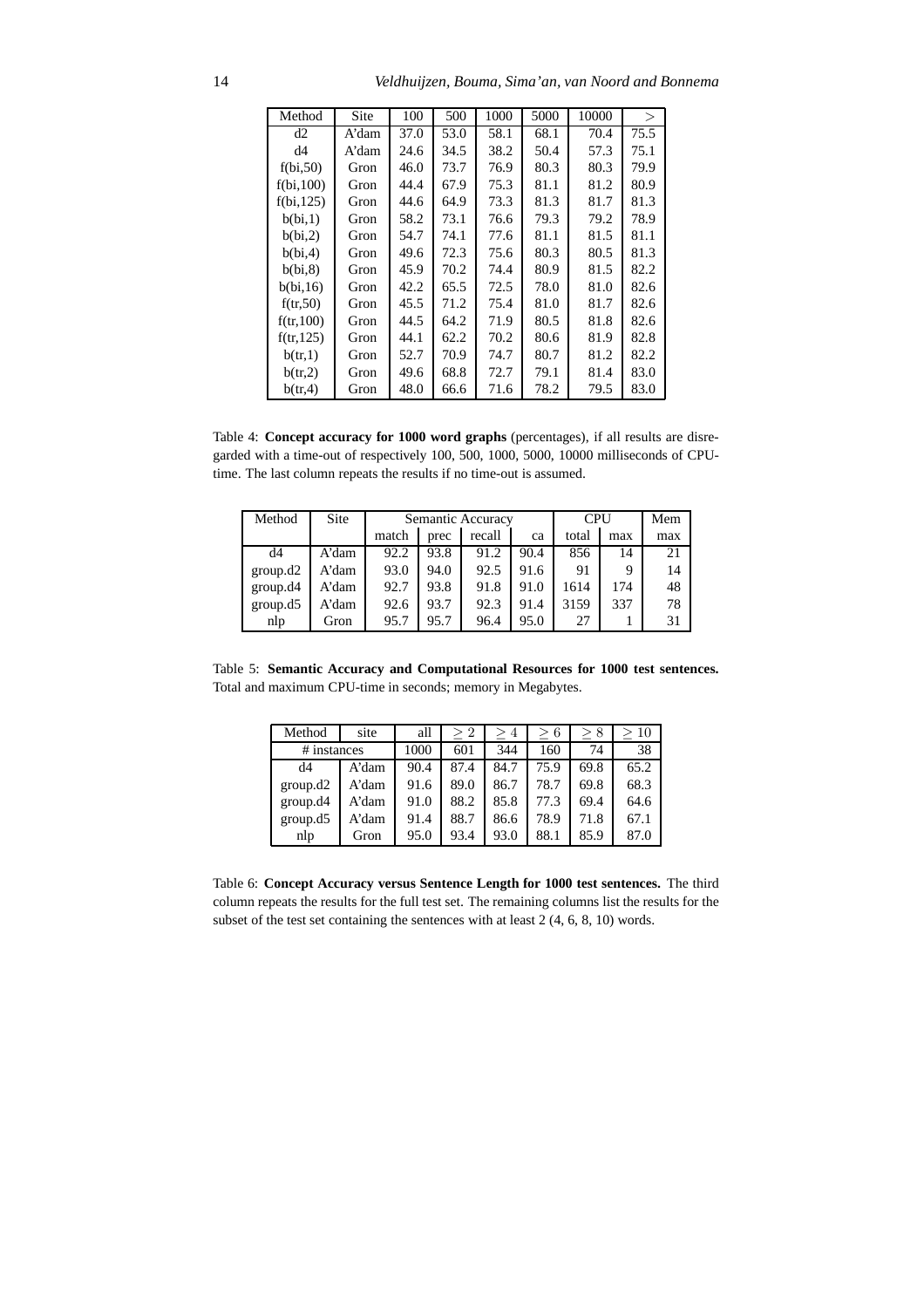component performs satisfactorily (with a maximum CPU-time of 610 milliseconds).

The by far most important problem for the application consists of disambiguation of the word graph. The evaluation shows that NLP hardly helps here: a combination of speech scores and trigram scores performs much better in terms of string accuracy than the data-oriented methods. The grammar-based methods have incorporated the insight that Ngrams are good at disambiguating word graphs; by incorporating Ngram statistics similar results for string accuracy are obtained. In order to see whether NLP helps at all, we could compare the b(tr,1) method (which simply uses the best path in the word graph as input for the parser) with any of the other grammar-based methods. For instance, the method b(tr,4) performs somewhat better than  $b$ (tr,1) (83.0% vs. 82.2% concept accuracy). This shows that in fact NLP is helpful in choosing the best path<sup>2</sup>. If it were feasible to use methods b(tr,N) or f(tr,N) with larger values of N, further improvements might be possible.

Once a given word graph has been disambiguated, then both NLP components work reasonably well: this can be concluded based upon the concept accuracy obtained for sentences. In those cases the grammar-based NLP component also performs better than the data-oriented parser; this indicates that the difference in performance between the two components is not (only) due to the introduction of Ngram statistics in the grammar-based NLP component.

The current evaluation has brought some important shortcomings of the DOP approach to light. Two important problems, for which solutions are in the making, are briefly discussed below.

The first one is the inadequacy of the definition of subtree probability. It turns out that Bod's equation (3) given on page 3 shows a bias toward analyses derived by subtrees from large corpus trees. The error lies in viewing an annotated corpus as the "flat" collection of all its subtrees. Information is lost when the distribution of the analyses that supply the subtrees is ignored. The effect is that a large part of the probability mass is consumed by subtrees stemming from relatively rare, large trees in the tree-bank. A better model has been designed, that provides a more reliable way of estimating subtree probabilities.

The second shortcoming we will discuss is the fact that existing DOP algorithms are unable to generalise over the syntactic structures in the data. Corpusbased methods such as the current implementation of DOP, assume that the treebank which they employ for acquiring the parser, constitutes a rich enough sample of the domain. It is assumed that the part of the annotation scheme that is actually instantiated in the tree-bank does not under-generate on sentences of the domain. This assumption is not met by our current tree-bank. It turned out that one can expect the tree-bank grammar to generate a parse-space containing the right syntactic/semantic tree only for approximately 90-91% of unseen domain utterances. This figure constitutes an upper bound on the accuracy for any probabilistic model. Enlarging the tree-bank does not guarantee a good coverage, however. The tree-bank will always represent only a sample of the domain. A solution for this

<sup>&</sup>lt;sup>2</sup>This result is (just) statistically significant. We performed a paired T-test on the number of wrong semantic units per graph. This results in a  $t^*$  score of 2.0 (with 999 degrees of freedom).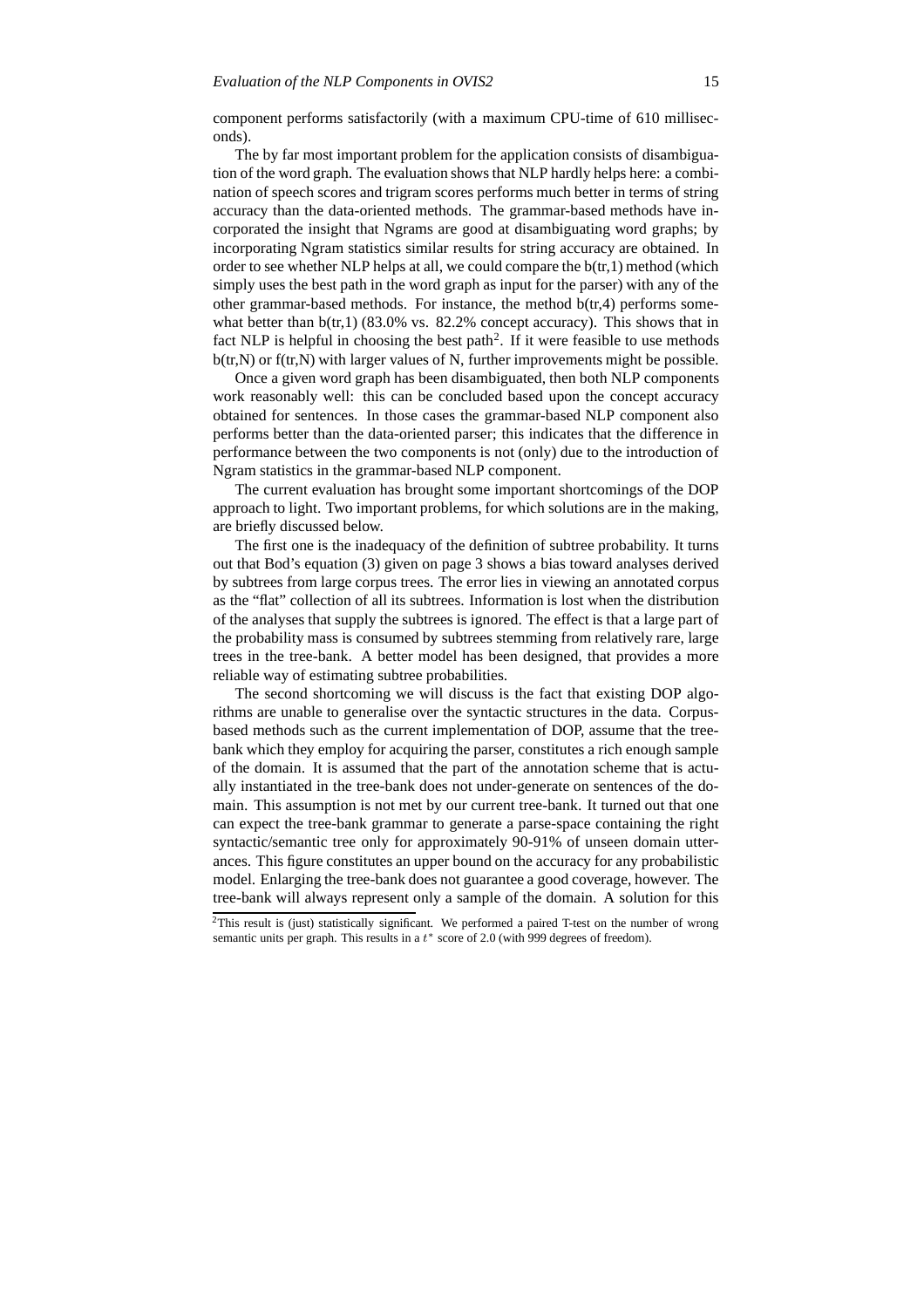problem is the development of automatic methods for generalising grammars, to enhance their coverage. The goal is to improve both accuracy and coverage by generalising over the structures encountered in the tree-bank.

## **Acknowledgements**

This research was carried out within the framework of the Priority Programme Language and Speech Technology (TST). The TST-Programme is sponsored by NWO (Dutch Organisation for Scientific Research).

#### **References**

- Alshawi, H. (ed.)(1992), *The Core Language Engine*, ACL-MIT press, Cambridge Mass.
- van den Berg, M., Bod, R. and Scha, R.(1994), A Corpus-Based Approach to Semantic Interpretation, *Proceedings Ninth Amsterdam Colloquium*, ILLC,University of Amsterdam.
- Bod, R.(1993), Using an Annotated Corpus as a Stochastic Grammar, Sixth Conference of the European Chapter of the Association for Computational Linguistics, Utrecht.
- Bod, R. and Scha, R.(1997), Data-oriented language processing: An overview, *Technical Report 38*, NWO Priority Programme Language and Speech Technology.
- Bonnema, R.(1996), *Data oriented semantics*, Master's thesis, Department of Computational Linguistics, University of Amsterdam, URL: earth.let.uva.nl/˜bonnema/dop-sem/scriptie.html.
- Boros, M., Eckert, W., Gallwitz, F., Görz, G., Hanrieder, G. and Niemann, H.(1996), Towards understanding spontaneous speech: Word accuracy vs. concept accuracy, *Proceedings of the Fourth International Conference on Spoken Language Processing (ICSLP 96)*, Philadelphia.
- Cormen, Leiserson and Rivest(1990), *Introduction to Algorithms*, MIT Press, Cambridge Mass.
- Oerder, M. and Ney, H.(1993), Word graphs: An efficient interface between continuous-speech recognition and language understanding, *ICASSP Volume 2*, pp. 119–122.
- Pollard, C. and Sag, I.(1994), *Head-driven Phrase Structure Grammar*, University of Chicago / CSLI.
- Scha, R.(1990), Language Theory and Language Technology; Competence and Performance (in Dutch), *in* Q. de Kort and G. Leerdam (eds), *Computertoepassingen in de Neerlandistiek*, Almere: Landelijke Vereniging van Neerlandici (LVVN-jaarboek).
- Scha, R., Bonnema, R., Bod, R. and Sima'an, K.(1996), Disambiguation and interpretation of wordgraphs using data oriented parsing, *Technical Report 31*, NWO Priority Programme Language and Speech Technology.
- Sima'an, K.(1996a), An optimized algorithm for Data Oriented Parsing, *in*